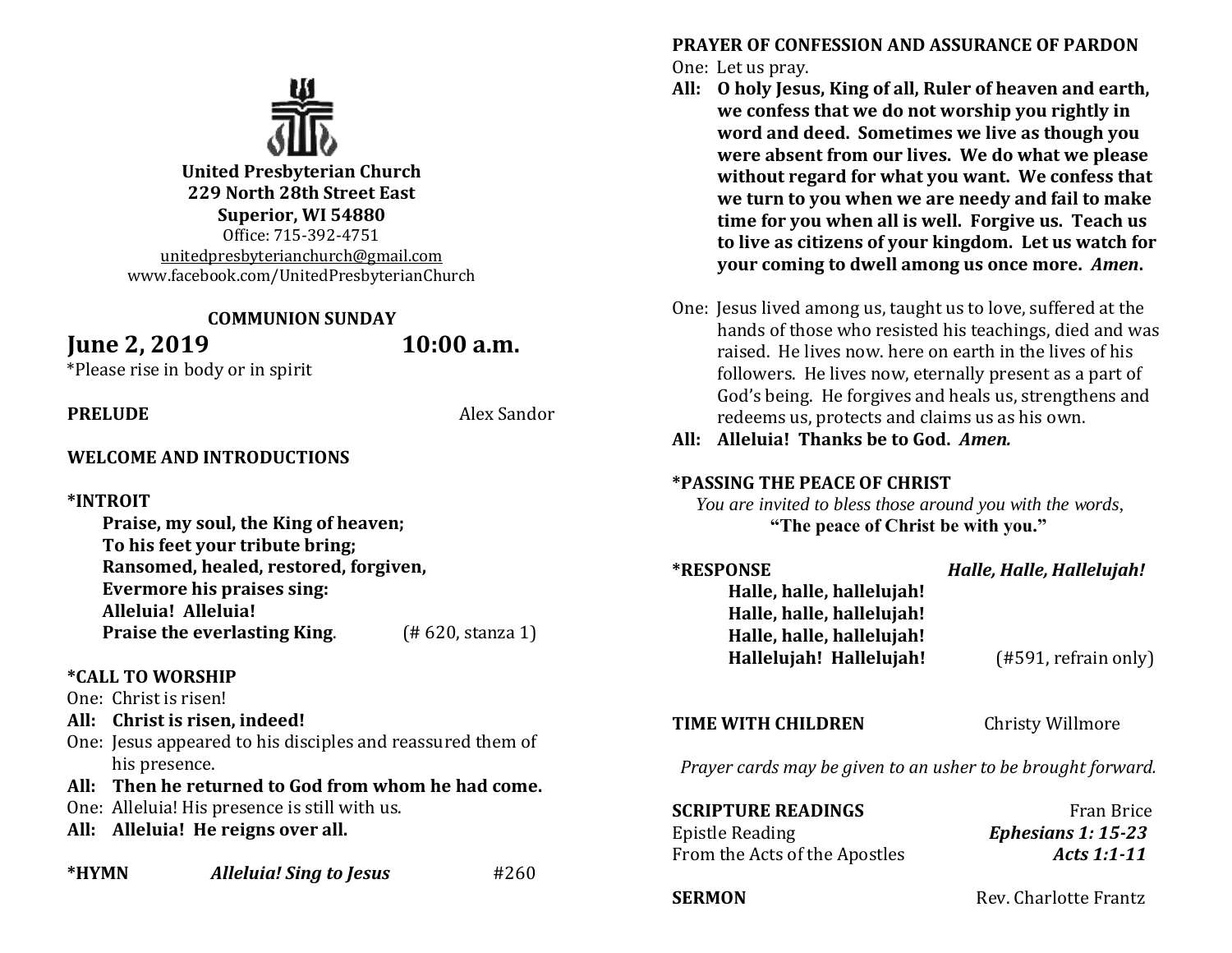**AFFIRMATION OF FAITH** The Apostles' Creed **I believe in God, the Father almighty, Creator of heaven and earth. I believe in Jesus Christ, God's only Son, our Lord, Who was conceived by the Holy Spirit, Born of the Virgin Mary, Suffered under Pontius Pilate, Was crucified, died, and was buried; He descended to the dead. On the third day he rose again; He ascended into Heaven, He is seated at the right hand of the Father, And he will come to judge the living and the dead. I believe in the Holy Spirit, The holy catholic church, The communion of saints, The forgiveness of sins, The resurrection of the body, And the life everlasting. Amen.** (Common text)

### **OFFERING**

 **MOMENT FOR MISSION** Pentecost Offering  **OFFERTORY \*DEDICATION OF GIFTS We give thee but thine own, Whate're the gift may be, All that we have is thine alone, A trust, O Lord, from thee.** (#708. Stanza 1)  **\*PRAYER OF DEDICATION**

One: Let us bless these gifts.

 **All: We bring our offerings, tithes and gifts to you, O Lord, and ask that they may be used for the work of your kingdom. May they especially be used in ways that help youth and young adults see themselves as persons of worth, each with unique gifts and talents to be developed and used for good.** *Amen***.**

**SACRAMENT OF HOLY COMMUNION INVITATION TO HOLY COMMUNION**

 **HYMN** (please remain seated) *Come to the Table of Grace* **Come to the table of grace, Come to the table of grace, This is God's table; It's not yours or mine, Come to the table of grace. Come to the table of peace. . . Come to the table of hope. . .** (# 507, stanzas 1, 2, and 4)

# **EUCHARISTIC PRAYER**

- One: The Lord be with you.
- **All: And also with you.**
- One: Lift up your hearts.
- **All: We lift them up to God.**
- One: Let us give thanks to God most High.
- **All: It is right to give God thanks and praise.**

One: Gracious God, our hearts rejoice in your presence . . . .

# **LORD'S PRAYER**

**All: Our Father who art in heaven, hallowed be thy name. Thy kingdom come. Thy will be done on earth as it is in heaven. Give us this day, our daily bread. Forgive us our debts as we forgive our debtors. And lead us not into temptation but deliver us from evil. For thine is the kingdom, and the glory and the power, forever.** *Amen***.**

# **WORDS OF CONSECRATION SHARING THE BREAD AND CUP**

*You are invited to participate in this sacrament regardless of age or church affiliation. We use gluten free bread and non-alcoholic juice. Please come forward down the center aisle. Eat and drink as you are served. Return by a side aisle. If you prefer not to come forward, a server will be happy to bring the elements to you.*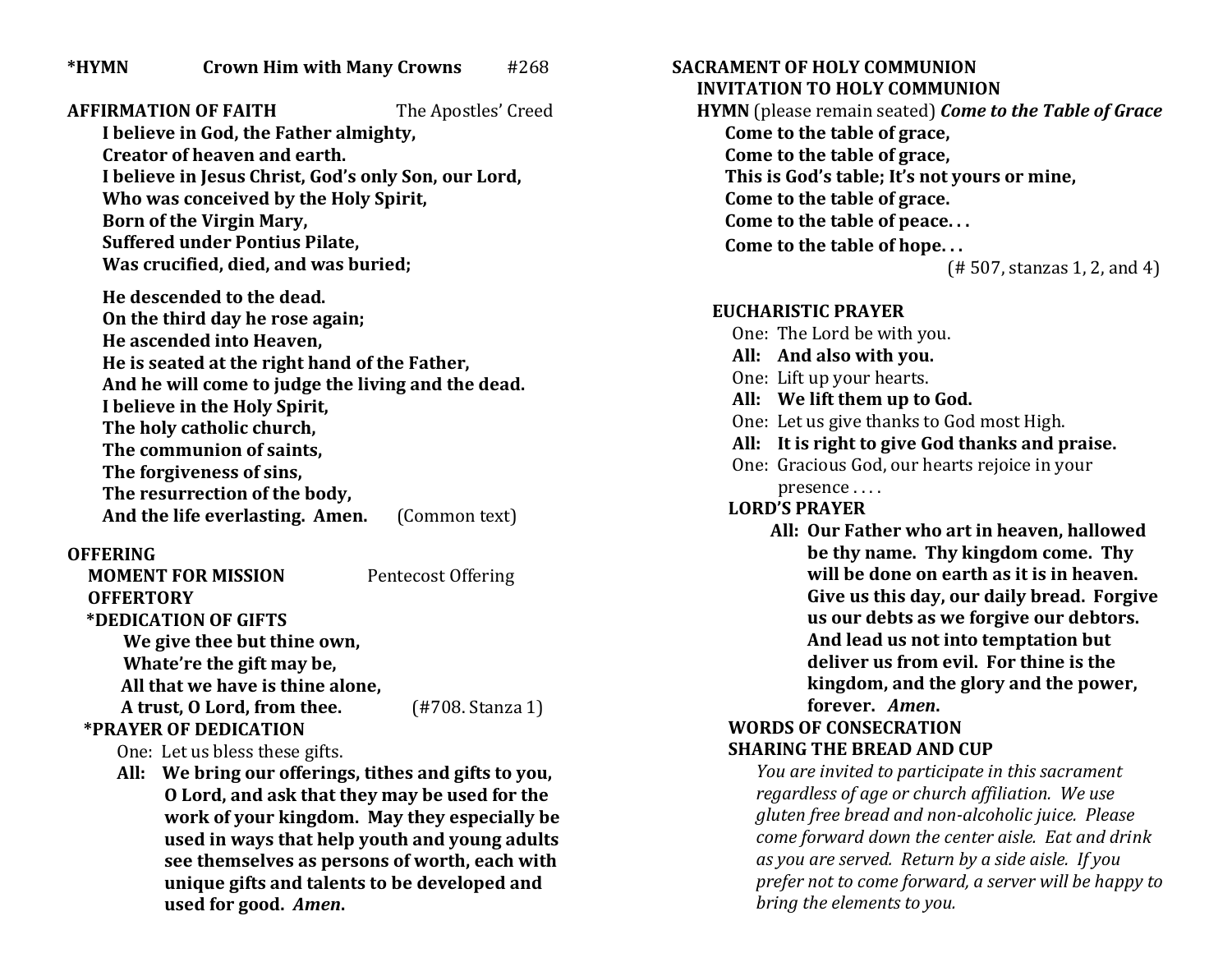### **PRAYER OF THANKSGIVING**

One: Let us give thanks.

 **All: With this bread of life and cup of salvation, O God, you have united us with Christ and bound us to each other. Now send us out, empowered by your Holy Spirit, that we may be your light and love in the world.** *Amen.*

# **ANNOUNCEMENTS ABOUT OUR LIFE TOGETHER**

| *CLOSING HYMN | Lead On, O King Eternal | #269        |
|---------------|-------------------------|-------------|
| *BENEDICTION  |                         |             |
| *POSTLUDE     |                         | Alex Sandor |

*Children are welcome to use the nursery or the area in back of the sanctuary during worship. Your assistance in cleaning up and putting away toys and activities is greatly appreciated.* 

**EPISTLE READING** *Ephesians 1: 15-23*

I have heard of your faith in the Lord Jesus and your love towards all the saints, and for this reason I do not cease to give thanks for you as I remember you in my prayers. I pray that the God of our Lord Jesus Christ, the Father of glory, may give you a spirit of wisdom and revelation as you come to know him, so that, with the eyes of your heart enlightened, you may know what is the hope to which he has called you, what are the riches of his glorious inheritance among the saints, and what is the immeasurable greatness of his power for us who believe, according to the working of his great power. God put this power to work in Christ when he raised him from the dead and seated him at his right hand in the heavenly places, far above all rule and authority and power and dominion, and above every name that is named, not only in this age but also in the age to come. And he has put all things under his feet and has made him the head over all things for the church, which is his body, the fullness of him who fills all in all.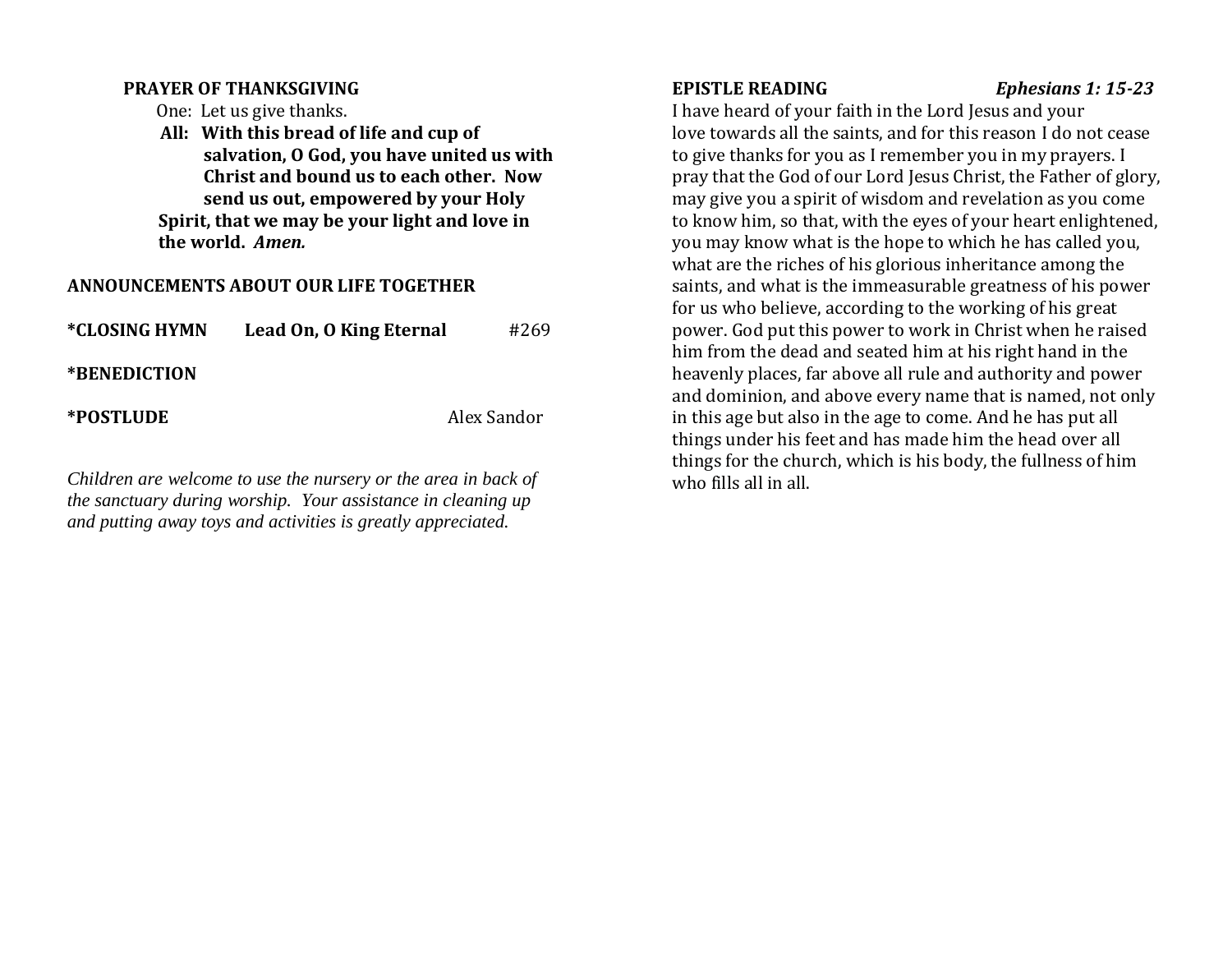# **FROM THE ACTS OF THE APOSTLES** *Acts 1:1-11*

In the first book, Theophilus, I wrote about all that Jesus did and taught from the beginning until the day when he was taken up to heaven, after giving instructions through the Holy Spirit to the apostles whom he had chosen. After his suffering he presented himself alive to them by many convincing proofs, appearing to them over the course of forty days and speaking about the kingdom of God. While staying with them, he ordered them not to leave Jerusalem, but to wait there for the promise of the Father. 'This', he said, 'is what you have heard from me; for John baptized with water, but you will be baptized with the Holy Spirit not many days from now.'

So when they had come together, they asked him, 'Lord, is this the time when you will restore the kingdom to Israel?' He replied, 'It is not for you to know the times or periods that the Father has set by his own authority. But you will receive power when the Holy Spirit has come upon you; and you will be my witnesses in Jerusalem, in all Judea and Samaria, and to the ends of the earth.' When he had said this, as they were watching, he was lifted up, and a cloud took him out of their sight. While he was going and they were gazing up towards heaven, suddenly two men in white robes stood by them. They said, 'Men of Galilee, why do you stand looking up towards heaven? This Jesus, who has been taken up from you into heaven, will come in the same way as you saw him go into heaven.'

# **United Presbyterian Church Weekly Calendar**

**SUNDAY 6/2**

**10:00 a.m. Worship**

1:00 – 4:00 p.m. Graduation Party – Willem McClellan Barkers Island Inn

MONDAY 6/3

Happy Birthday – Roger A

TUESDAY 6/4 6:30 p.m. Softball Game – UPC vs. The River

WEDNESDAY 6/5 **12:30 p.m. PW Meeting at Ace's on 29th 4:00 p.m. Board of Deacons Meeting** 4:00 – 6:00 p.m. CSA Pick-up **5:30 p.m. Summer Fun Kick-off**

 $\overline{a}$ 

THURSDAY 6/6

Happy Birthday – Jeff O

FRIDAY 6/7

SATURDAY 6/8

Happy Birthday – Joy J